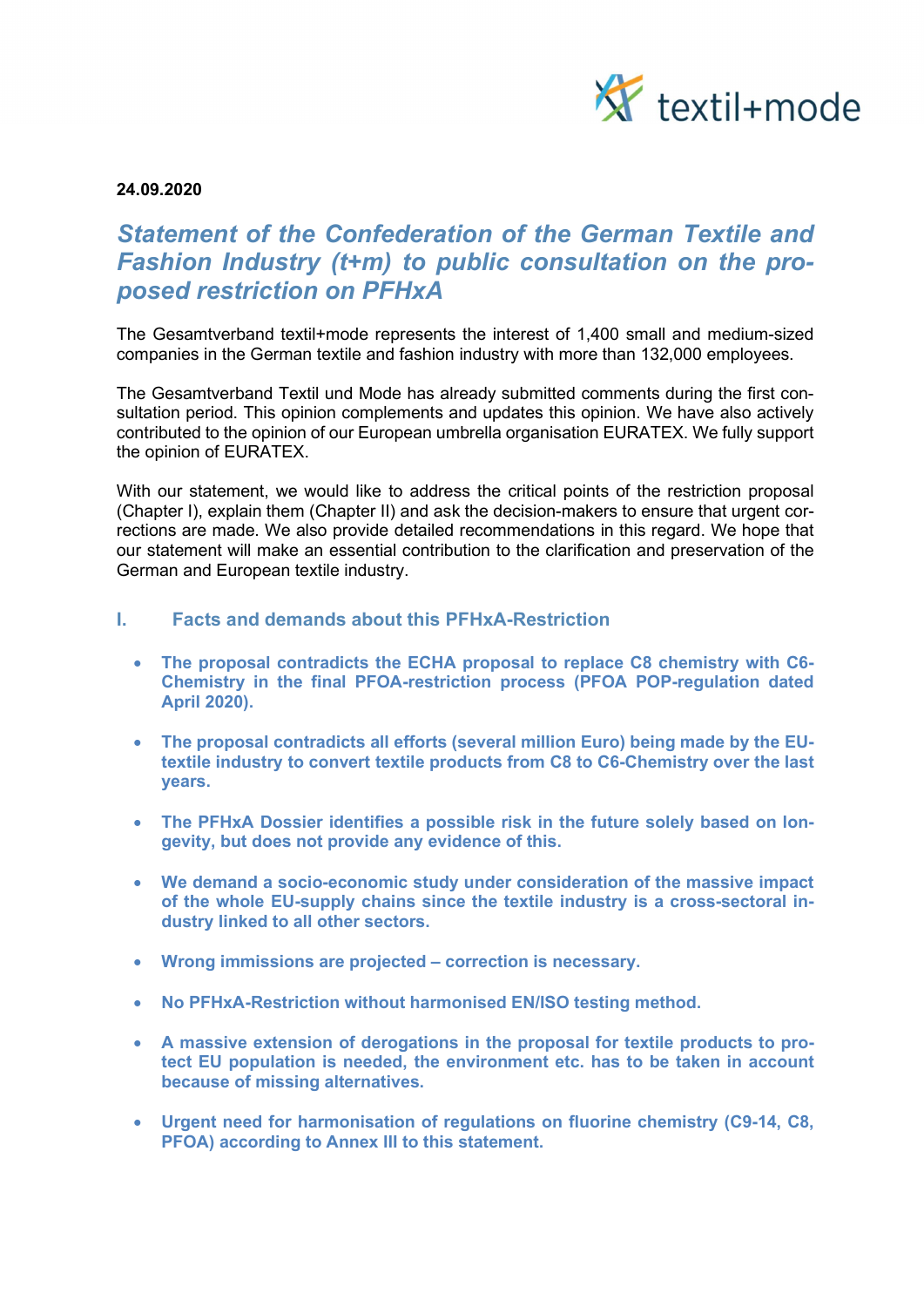

## II. Justification of our claims from section I

## General statement / Introduction

The restriction proposal on PFHxA submitted by ECHA is of high importance for the German textile industry. We have therefore intensively discussed the restriction proposal with our members - despite the tense situation of CORONA for the companies. The results of the survey of affected companies showed that in quite a few cases nearly the whole product portfolio would be affected by the announced restriction. This includes medical textiles, for critical areas of reusable surgical gowns and drapes, as well as multilayer laminates for Personal Protective Equipment (PPE) against wet, cold, bacteria, viruses, dirt, oil, heat, flame and other external influences relating to care, durability and physiological stress reduction (breathability) as it also concerns high-tech products for environmental protection, automotive, construction and many others. Together with our European umbrella organisation EUR-ATEX, we have therefore conducted a "Euratex DATABASE" in response to the feedback from our survey (see Annex I).

From our point of view the draft of requirements and restrictions does not consider the current best available technologies. Manufacturers will face tremendous difficulties in conforming with the targeted requirements (due to regulatory or customer needs). Not only does the intended restriction contradict the technical specifications and requirements due to the Iack of alternatives in performance during use and after laundry. Options fullfilling the requirements (standards etc.) are not available or under development. Losing the entire fluorocarbons would also imply that our members would no longer be able to deliver into this market. Personal protective equipment (PPE) applications represent in many cases more than 75% of their product portfolio.

In the underlying risk assessment, the dossier writer explicitly states that PFHxA is neither classified as a CMR substance (carcinogenic, mutagenic/mutagenic, toxic for reproduction/toxic for reproduction) nor as an endocrine disruptor (hormone disrupting), nor as PBT/vPvB. For this reason, perfluorohexanoic acid is not listed as a so-called substance of very high concern (SVHC) under the EU chemicals regulation REACH. The dossier identifies a possible threat in the future solely based on longevity, but does not provide any evidence of this. On this basis, any emission is classified as an unacceptable risk.

Like described before and as it can be seen in the Annex I – a more robust socio-economic assessment, including assessment of alternatives, is required.

Greater focus must therfore be placed on socio-economic impacts. There is no doubt that many high-tech applications (such as specific protective clothing or essential innovations such as fuel cells with appropriate membrane technology) are still needed. Moreover, it is also not foreseeable which future applications will even urgently need the unique properties of fluorochemical-based polymers. If C6 fluorochemistry is banned for many essential uses in the EU, the need for applications on this basis will not disappear. Instead, entire value chains will be relocated outside the EU with lower environmental standards (environmental leakage) and finished products will be imported. Future innovations on this technological basis will not be possible in the EU. None of this helps the environment, the innovative European strength or even the local labour market, but creates further supply dependencies and may even increase global PFC emissions. Masks (CORONA) or other medical protective equipment can no longer be produced in the EU in future. The effect of this restriction process on the textile industry is to threaten the existence of numerous EU textile companies, particularly in the area of technical textiles. This means that tens of thousands of jobs in the EU will be lost and that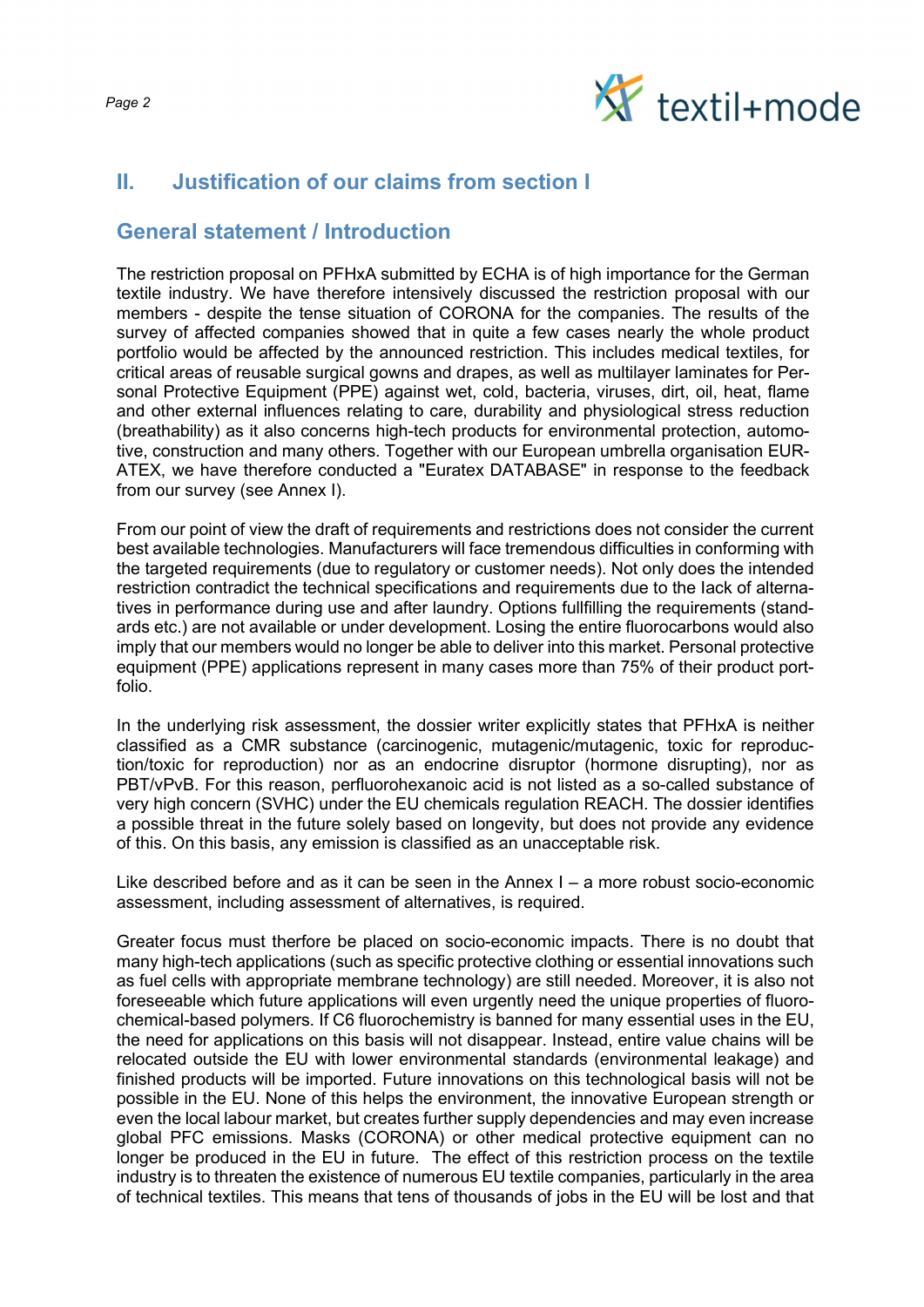



value chains will break. Many of REACH`s protective goals for people and the environment are led ad absurdum.

Without this performance, companies and complete EU-value added chains would be shifted to "non EU-production sites".

The specialised German technical textile companies and also EU-textile trademarks will technically not be able to compete with technical textiles from mainly Asian, South and Middle-American markets, which are not controlled by such restrictions. European companies will lose their competitiveness as their products will offer lower performance.

We therefore conclude, that intended regulation is a clear competitive disadvantage for companies, which can cause severe consequences for the German and EU textile industry.

## Flourchemistry for textiles is an essential driver for progress, technology, health care, innovation and environmental and climate protection.

First of all, it should be stated, that the textile industry is not at all opposed to a restriction of chemicals on everyday items such as rain jackets (for which reasonable alternatives for water repellency are available). For ordinary consumer outdoor apparel that only requires water repellency, fluorine-free options are available and already in use (e.g. formulations based on kinds of paraffin, polysiloxanes, modified melamin resins; polyurethanes; dendrimers; polyacrylates) Combinations of these substances can provide meanwhile good permanences in laundering.

Textile treatment with fluoro- and fluorinated polymers provides many protective functions for humans and the environment. As it can be seen in Annex I (Euratex Database) there are many essential technical applications for which fluorchemistry is necessary because of no alternative substitutes. This list covers more than 150 products and product groups and emphasises that these are used in almost all sectors of the economy. Technical textiles produced in the EU are delivered as cross-sectional B2B-products to other hightechnology industry sectors in the EU to have a variety of high value products. Many mediumsize EU companies are highly specialized in the field of technical textiles and produce world-marketable products with a specific high performance Ievel.

Please note: these products contained in Annex I (Database) are manufactured under the highest environmental regulations in Europe and comply with the highest requirements for health and environmental protection. They meet the highest standards, are exceptional products and are traceable. There are already numerous business models for environmentally sound management during the use phase and after the end of the life cycle.

According to the proposal in the restriction dossier, THE ONLY EXEMPTION that has so far been defined are for personal protective equipment to protect users from risks according to PPE Regulation (EU) 2016/425 Annex I cat. III (a), (b), (c) and (d) as well as for nonwoven medical textiles. It should be noted that these exceptions have not been placed under a time limit. This indicates that the authors of the restriction are well aware that, in numerous applications, there are currently no alternatives to C6 or C8 telomere fluorochemicals.

BUT NO EXEMPTIONS are foreseen for textile fuel cell membranes, fire-load minimised covers for vehicle engine compartments, hot gas filtration textiles used at waste incineration plants, UV- or sun-protective textiles, architecture and lightweight construction textiles, medical textiles or medical products not made of nonwovens, personal protective equipment not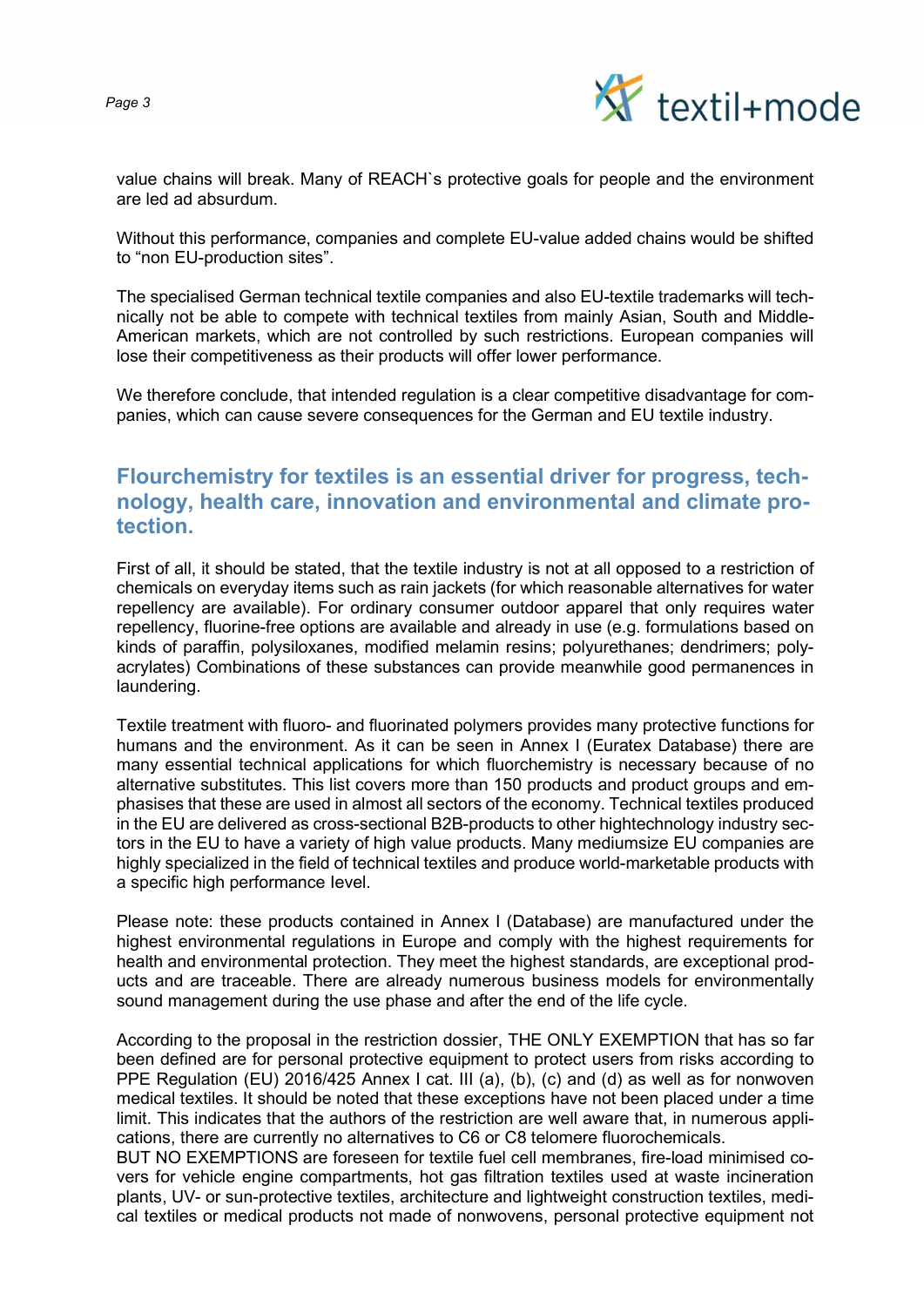

certified as Category III, textile-based conveyor belts for the food industry, fire-load optimised household textiles and much more. Virtually none of these articles is ever washed or releases PFHxA into the environment during usage. Further, NO exemption it is foreseen for textile coatings. C6/C8 fluorinated polymers are used as auxiliaries in the coating process to prevent the coating paste from penetrating the fabric.

Products, for which water repellence in connection with oil, stain, biological, blood and chemicals repellence is essential by fluorinated polymers can only provide these combination of effects. If oil, stain and chemicals repellence is vital there are also no fluorine-free alternatives available.

In the following sections, several examples are given to illustrate the consequences of the proposed restrictions if a comprehensive extension of the derogations is not achieved.

## Remain and consider: Our products protect and save lives.

The function of protective clothing used in the context of occupational safety is to protect the wearer (employee) from harmful influences during work. This damage can be of thermal, mechanical, chemical or other physical nature. Often, the protective clothing protects against a combination of the hazards mentioned above, this protective function defines the difference between work clothing and protective workwear.

EU framework directive 89/391/EC regulates safety and health protection at work. The employer is obliged to carry out a risk analysis (89/656/EEC is implemented in Germany by the Occupational Health and Safety Act (ArbSchG), the PPE Usage Ordinance (PSA-BV) and the Workplace Ordinance (ArbStättV). The risk analysis is an obligation out of the Occupational Health and Safety Act §5). In particular, when assessing the possible chemical hazards, only the substances handled in the company/at the respective workplace are considered. The selection of the required protective clothing is the result of the risk analysis. Thus, there is a comprehensive set of regulations which obliges the employer to use only adequate protective clothing and to take into account the personal interests of the employee (adapted work shoes, safety glasses with eyesight, non-allergenic protective clothing, etc.). It was not only after the Corona crisis that we concluded that dependence on the production of important protective textiles almost exclusively abroad could not guarantee a timely and sufficient supply. The production of high-quality protective equipment without the risk of qualitative fluctuations must continue to be possible within the EU.

The evaluation of the RAPEX notifications has shown that protective clothing offered in particular from the Far East, e.g. FFP masks, often does not fulfil the claimed protective function. Whether this production also meets the high environmental requirements prevailing in Europe is doubtful, according to the current state of knowledge.

As already reported, German companies in the textile industry have actively participated in the development of the EURATEX database (see Annex 1). At this point, we would like to take a closer look at some of the answers we received as examples and as a supplement to the DATABASE.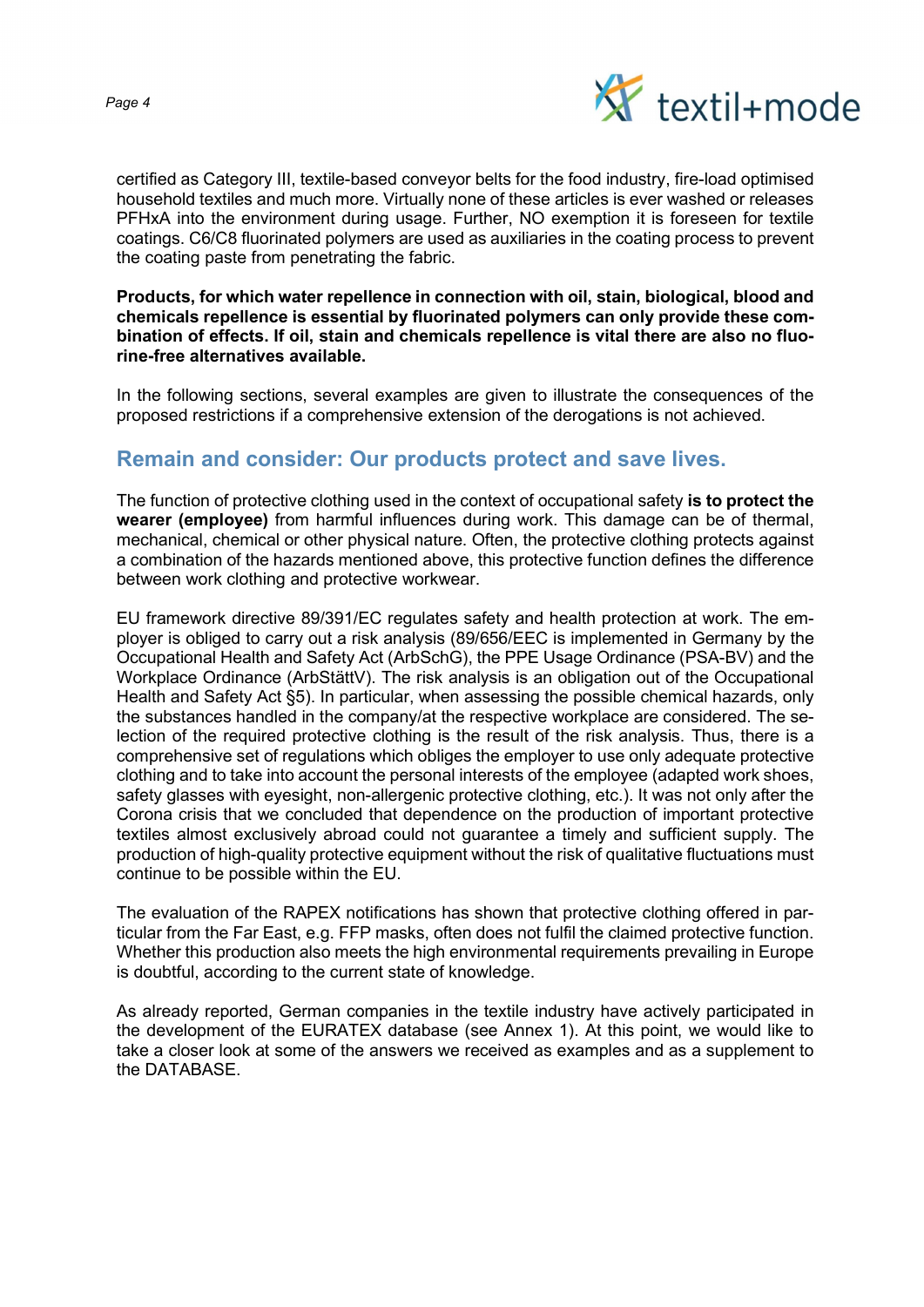

#### Example 1: Bulletproof vests

It is ludicrous that useful bulletproof vests for authorities such as the police and border security guards are apparently to be abolished in the EU, for these items are equipped with C6/C8 polymers to make them water-repellent. Fluorine-free coating – that is, without C6/C8 polymers - will allow projectiles to glide through the aramid fibre layers as smoothly as butter, as it does not provide a sufficient barrier to moist.

The result will be lethal for the wearer, as is this proposed restriction for numerous textile companies and other EU industries. Bulletproof vests, however, belong to Risk Category III (l) Injuries from projectiles or knife wounds, for which no exemption has yet been provided. The restriction procedure directly concerns equipment used for the manufacture of personal protective equipment, e.g. firefighters, police and operating or nursing staff protective equipment. The auxiliaries ensure wash resistant water-, oil-, chemical-, dirt- and bloodrepellent finish, which protects the wearer from a variety of dangers. As the basis of the restriction is – as regards the finish of textiles – contamination of the auxiliary chemicals in the range of traces, i.e. in the microgram (millionth of a gram) per kilogram range, we consider it as not balanced regarding the advantage of protecting the lives of people, especially as due to technical solutions even the emission of these traces is minimised.

Bulletproof textile waistcoats only work if they are dry. This is why the highest demands are placed on this protective workwear in terms of water repellency, which can only be guaranteed by fluorinated polymers.

- The amendment to the EU POP Regulation of July 2020 restricts the placing on the market of PFOA and related compounds and thus the C-8 telomers used in the textile industry. This applies directly to articles produced after the entry into force.
- All articles manufactured before 4 July 2020 may only be marketed until 4 January 2021. Items that were already in use before entry into force may continue to be used.
- An exemption for specific protective clothing is provided for until 4 July 2023: "oil and water-repellent textiles intended to protect workers from dangerous liquids presenting risks to their health and safety". Gesamtverband textil+mode has repeatedly pointed out during the discussions on the Stockholm Convention and the POP regulation that the definition does not include bulletproof vests (category III l of the PPE Regulation) if interpreted strictly. So far, the Commission refers in a guidance document to "consider not only it´s wording but also the context in which it occurs and the objectives pursued by the rules of which it is part". This can be seen as an indication that manufacturers and marketers of bulletproof vests containing PFOA and related compounds in the C-8 fluorinated polymer as impurities will not be prosecuted. The marketing of the products would still be possible. However, we believe that clarification on the substance is urgently needed. A reply from the Commission to our requests is still pending. We will remain on the line. The use of the C-8 fluorinated polymers with PFOA and related compounds as impurities for protective workwear including bulletproof vests will be phased out in 2023. Then, only fluorinated polymers of C-6 chemistry will be allowed to be used. But the draft proposal for restrictions on perfluorohexanoic acid (PFHxA) and related compounds (as impurities in fluorinated polymers of C-6 chemistry) provides for exemptions for an unlimited period for certain protective workwear not for risk category III (l)!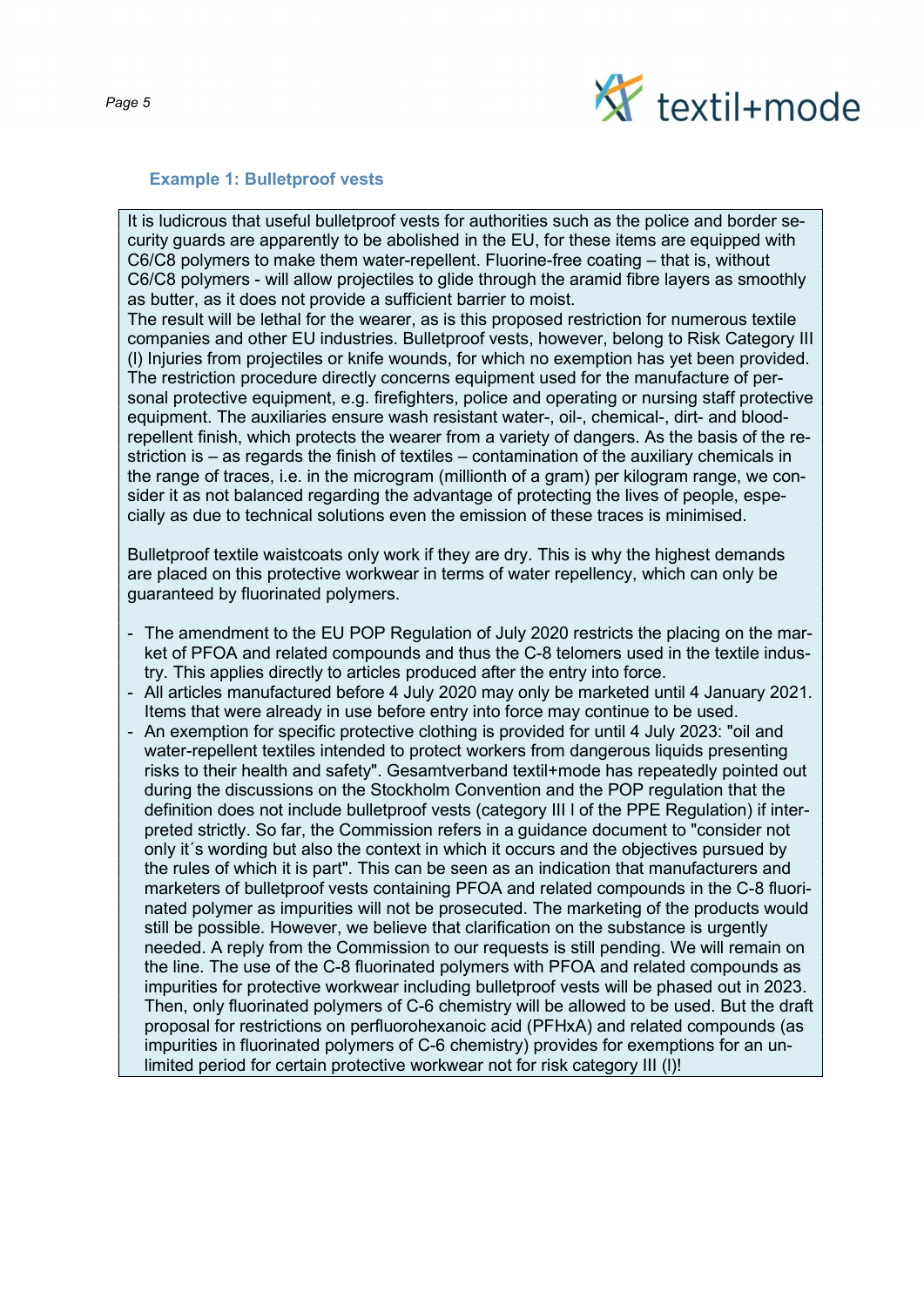

### Example 2: Reusable solutions for infection protection

Especially under the impression and experience of the current COVID19 pandemic, the importance of reuasble solutions in medical applications and infection protection cannot be overestimated. The sudden lack of adequate protective clothing all over Europe, the discontinuity and high dependence on worldwide mainly Asian supply chains have stressed the necessity of independent solutions made in Europe.

These are already available for public and commercial sourcing as a reliable, ecologically responsible solution in the form of functional textiles for reusable protective clothing again in line with the EU circular economy strategy and in the interest of ensuring availability.

Both surgical gowns according to EN 13795 as well as protective gowns and suits according to EN 14126 which contain repellency against liquid chemicals as an essential part have been requested for delivery by European and German authorities both on national and federal state Ievel. Also, in these cases, the announced restriction would withdraw the technical basis for right European products, paving the way for Asian imports and give priority for single-use, disposable products.

#### Example 3: Technical standards do not distinguish between disposable and reusable products!

- Please note that there are overlaps in the use of MP/PPE in several standards. In the field of medical devices, these are indeed the two standards for surgical drapes/clothing and for protective gowns in hospitals, which are used for protection against infectious agents:
- DIN EN 13795-1:2019-06: Surgical clothing and drapes Requirements and test methods - Part 1: Surgical drapes and gowns
- DIN EN 14126:2004-01: Protective clothing Performance requirements and test methods for protective clothing against infective agents
- Conditionally, because some manufacturers, who entered the market in the course of the mask shortage, make their products water-repellent against liquids using hydrophobic auxiliaries.
- DIN EN 14683:2019-10: Medical face masks Requirements and test methods
- All the standards mentioned so far have been upgraded to "essential" status by the Commission and CEN as part of the COVID-19 campaign. And all standards are used by both the disposable and the reusable sector, so that the unequal treatment of both product segments by giving preference to disposable products by way of derogation is blatantly obvious here. Both production philosophies serve the same protective purpose. The overlap is also with the PPE sector, which protects against chemicals with DIN EN 14605, but is also used in hospitals:
- DIN EN 14605:2009-08: Protective clothing against liquid chemicals Performance requirements for chemical protective suits with liquid-tight (Type 3) or spray-tight (Type 4) connections between parts of the clothing, including garments protecting parts of the body only (Types PB [3] and PB [4])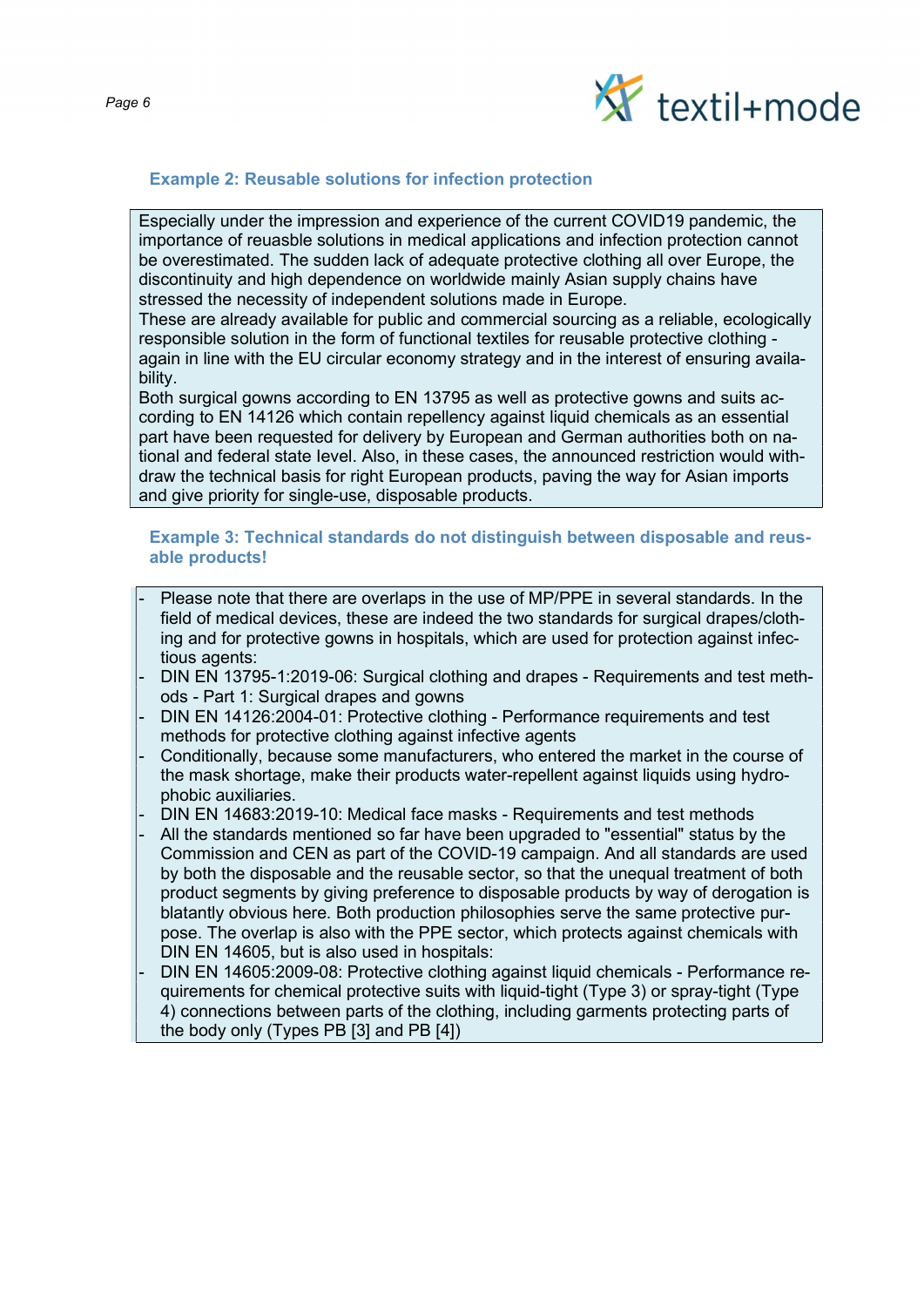

### Example 4: Woven and knitted medical devices

- The exemptions for medical textiles only refer to nonwoven textiles. That woven or knitted textiles in the medical sector should not be covered by an exception is incomprehensible both from a technical point of view and for reasons of sustainability. Urgent clarification is needed: Medical devices (i.e. surgical drapes and clothing) are a 100% business in all european Hospitals. EVERY operation in Europe is required to be "covered" and equipped with surgical drapes and gowns. To protect both patient and wearer. Either with disposable or reusable materials. In Germany alone, we have over 19 million patients per year in German hospitals. According to statistics, approx. 40% of these undergo surgical procedures. Disposable products come from world production and are at most refined in the EU/Germany, but mostly only commissioned. We have just seen the collapse of these supply chains for masks (EN 14683) and protective clothing (EN 13795 / EN 14126). Reusable products, i.e. those that at the moment are NOT subject to an exemption, come from regional economic cycles and were increasingly in demand precisely because of the collapsing / fragile one-way supply chains. Suppose the exemptions for disposable and reusable products are now structured differently. In that case, this not only cuts into the leg of the regional medium-sized service provider landscape, but also places itself immediately into complete dependence of the global supply chain. Although market shares in Europe are around 80/20 for disposable and reusable products, the performance of reusable products is provided by specialised companies in the context of textile supply for hospitals (bed linen, workwear etc.). Every day in Germany alone, around 1,000 tonnes of hospital linen is sustainably reprocessed for disinfection, without which no hospital could operate for more than two days.
- Membrane laminates are used for reusable medical products such as surgical gowns and drapes in the high-performance risk classification. These are designed and certified according to EN 13795 for the protection of patients and medical staff from liquids and microorganisms, some even provide a viral barrier. These reusable textile products are washed and sterilised and can be reprocessed up to 100 times in professional laundry services, reducing the amount of medical waste significantly compared to disposable products. As an accompanying product and for the fulfilment of requirements in standard performance risk classifications, tightly-woven microfilament fabrics are finished with fluorocarbon chemistry to prevent the penetration of specific liquids which appear in the operating theatre. There is no adequate alternative to C6 or C8 textile auxiliaries, containing only traces of PFAxH as an unintended byproduct to achieve the relevant performance on these woven fabrics. Consequently, the entire sector of reusable surgical textile products in Europe is questioned by the mentioned restriction, priority would be given to disposable alternatives. In contrast, quantities and capacities in textile production, washing and sterilisation industry are endangered. Moreover, the disposable industry is privileged by the exception of nonwoven medical products through the restriction.
- Patches that are offered as medical products are also partly equipped with C6 chemicals. This applies in particular to plasters and plaster fabrics, which are offered rolled up. In this case, the fluorine-containing finish serves to make the patch rollable without the adhesive layer sticking to the outside or peeling off the inside. Replacement by other finishing chemicals reduces the durability of the products, especially at warm ambient temperatures. Also, the adhesive layer would have to be formed with significantly less adhesive force, which would make the use of plasters and plaster bandages questionable in various applications.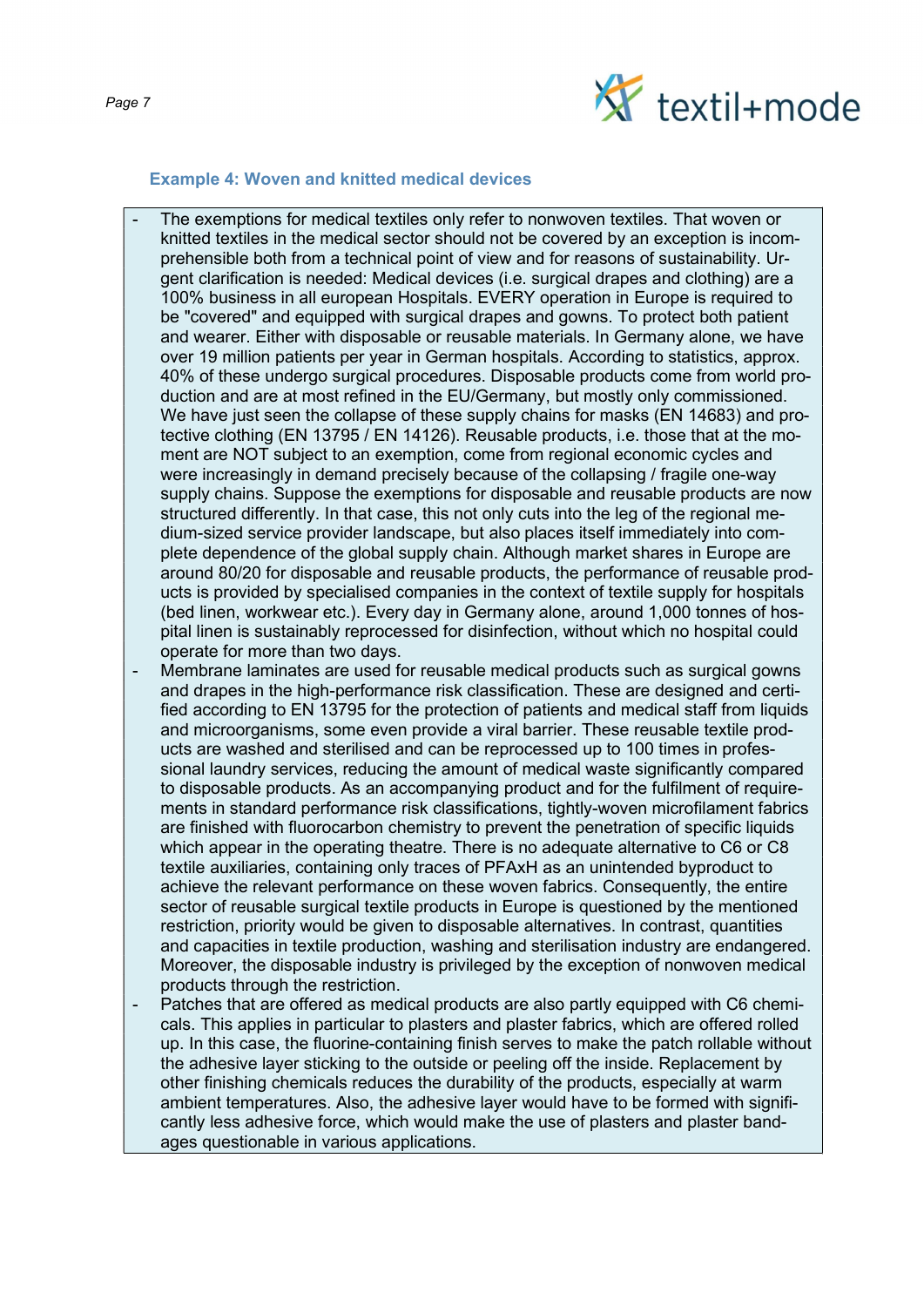

#### Example 5: Police and public security

A lot of highly specialised companies deliver protective textiles to essential authorities like police departments, customs, Bundesgrenzschutz (Federal Border Guard} and fire departments in various European states. Protective textiles for military police and law enforcement respectively the protective clothing made of it are excluded from the PPE regulation. This means that in the case of C6 restriction the current parameters of many individual specifications cannot be achieved. Here the requirements are specified by individual tenders and users are used to a high-performance level. The same can be confirmed for particular user groups like for instance THW in Germany. These garments also do not belong to PPE regulation, even the design requirements and cut of the garment make it impossible or very difficult for EN ISO PPE certification.

Required repellence effects against soiling, solvents and oil cannot be achieved with the currently available fluorine free DWR products. These products are therefore no substitutes to C6 or telomer fluorochemistry. At least C6-fluorochemistry must be applied to fulfil repellent requirements.

Would the restriction be implemented according to the restriction proposal those companies could no longer fulfil the following standard requirements.

Although standards like EN 343 and EN 20471 do not explicitly require spray or repellence properties, the reason for making it a customer requirement above the standards is justified in the practice of use. Protective clothing without or low repellency properties bears the risk of increased water absorption under bad weather conditions leading not only to discomfort but to increased weight and physical stress of the wearer. A product not offering acceptable performance is very likely to be replaced by materials from sources outside Europe.

Repellence effects against soiling, solvents and oil cannot be achieved with the currently available fluorine-free DWR products. These are therefore no substitutes to C6 or C8 telomer fluorchemistry. The mentioned repellence is an essential factor for increasing the lifecycle, for example of high-visibility protective clothing according to EN ISO 20471. We want to point out that a long lifecycle and the high number of repeated uses in connection with rental services is an essential part of the EU and national strategies on the circular economy. A restriction without technical alternatives would contradict these strategic objectives.

This affects for example the following areas of application where at least C6-fluorchemistry must be applied:

 All high-visibility applications where soiling could be reduced and thus the visibility increased, shunting traffic, trains etc. in the interest of a requirement fulfilment and long lifecycle.

- Alpine workers, mountain rescue units
- **EXECUTE:** Ambulance and rescue workers in general
- **Nater rescue**
- Road service
- Construction workers
- Aid Agencies, e.g. German Technisches Hilfswerk THW

Technical requirements for weather protection equipment for armed forces (e.g. Bundeswehr) contain requirements for oil repellency (grade 5 or higher after five washing cycles at 60°C} which cannot be achieved under the intended restrictions. This would make it necessary to adjust public tender specifications under acceptance of lower performance and protection.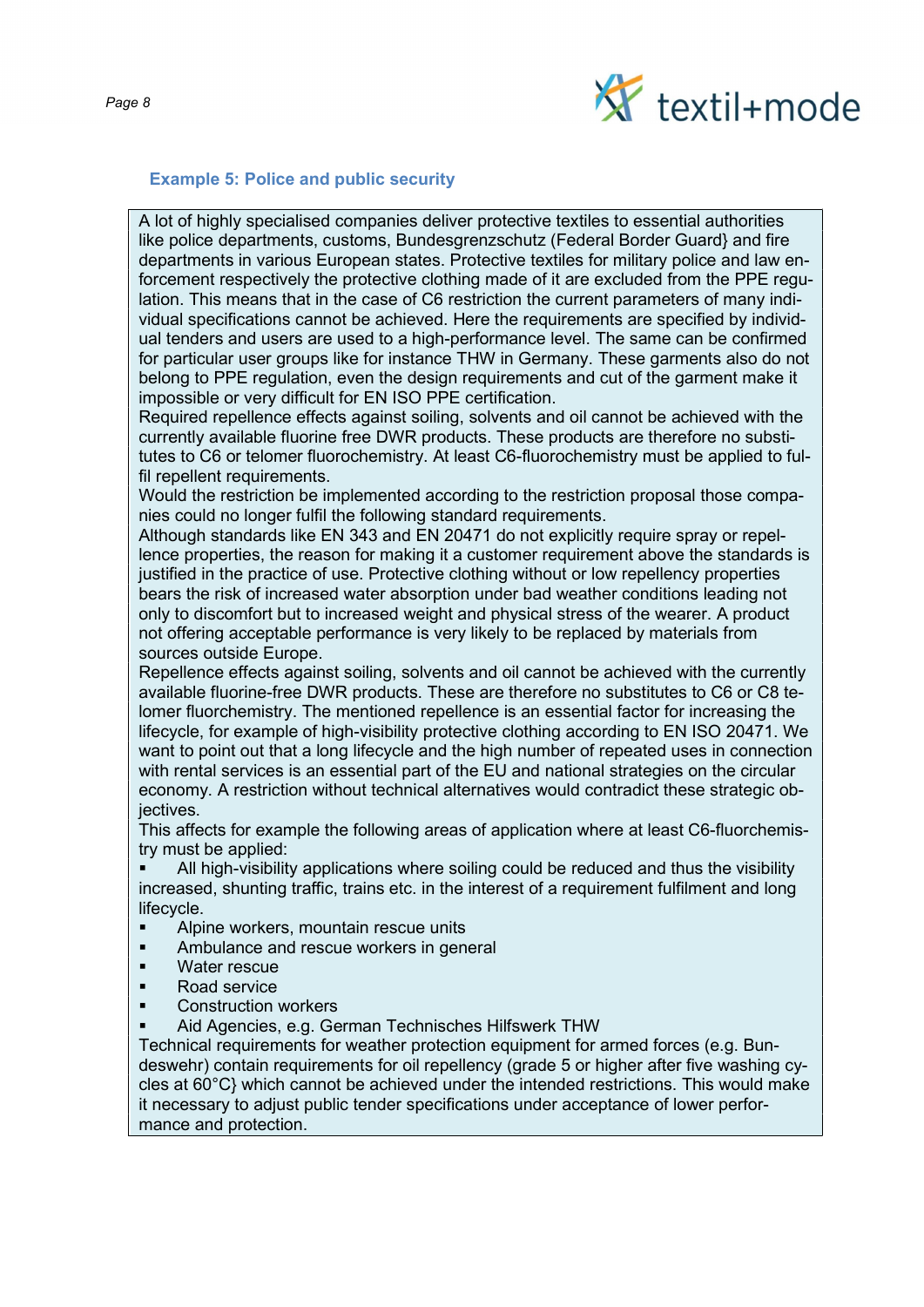

#### Example 6: Use of C6-fluorochemicals for drugs

- Particularly noteworthy are textile carrier systems for transdermal plasters. These patches are medicines. They are stuck to the skin and release an active ingredient in a controlled manner.
- Textile carrier systems for plasters are equipped with C6-fluorochemicals. This equipment serves to ensure a capable adhesive bond. During the development of these systems, attempts were already made to dispense with fluorine chemicals or to use alternative types of finishing. However, no alternative without C6 finishing came even close to meeting the required durability and adhesive properties of the plasters.
- A short- and medium-term replacement of the C6 chemicals on the tissues, which are a component of drugs, would mean, if a viable replacement can be found at all, a new approval of the system, which would mean not only costs of several million Euros in addition to upcoming development costs, but also a development time of 5 to 10 years. These costs would ultimately have to be reflected in the price of the drugs or, if no replacement is found by the end of the use of the C6 chemicals, which is more likely, it would mean the elimination of these drugs.

### Example 7: Industrial Filter – e.g. Hot-Gas-Filtration

- "Cleanable filter media for dust separation in industrial processes" includes a variety of processes from the production of aluminium to cement, including incineration/energy recovery, metallurgical processes and food technology. The temperatures here go from below 0°C up to 250°C with PTFE-articles, but the fluorocarbons are not so high loadable, the limit of permanent resistance is below 200°C. These media are described in the VDI guideline 3677 part 1 which is currently being revised.
- Oil and water repellency of the fluorocarbons are essential, as well as the renewability or cleanability and also the excellent chemical and thermal resistance. It is expected (with guarantee) that the filter media will maintain the emission values and a differential pressure level for 3 – 4 years in continuous operation (i.e. 24,000 to 32,000 h, with a trend towards increase) under the conditions mentioned above, which means that the components are sufficiently stable over this travel time. In most cases, these are limit values set by the authorities, which the operator of the filter plant must comply with and verify.
- These conditions can be quite demanding, with the temperature levels mentioned. chemically aggressive gas (NO2, SO2, SO3, H2O, HCl, HF) - and dust components (acid, alkaline, sticky, abrasive) - and a recurring compressed air cleaning.
- At least concerning the requirement profile oil-repellent, there is no substitute for fluorocarbon chemistry at present, nor are there any statements from textile chemistry that development can be expected here.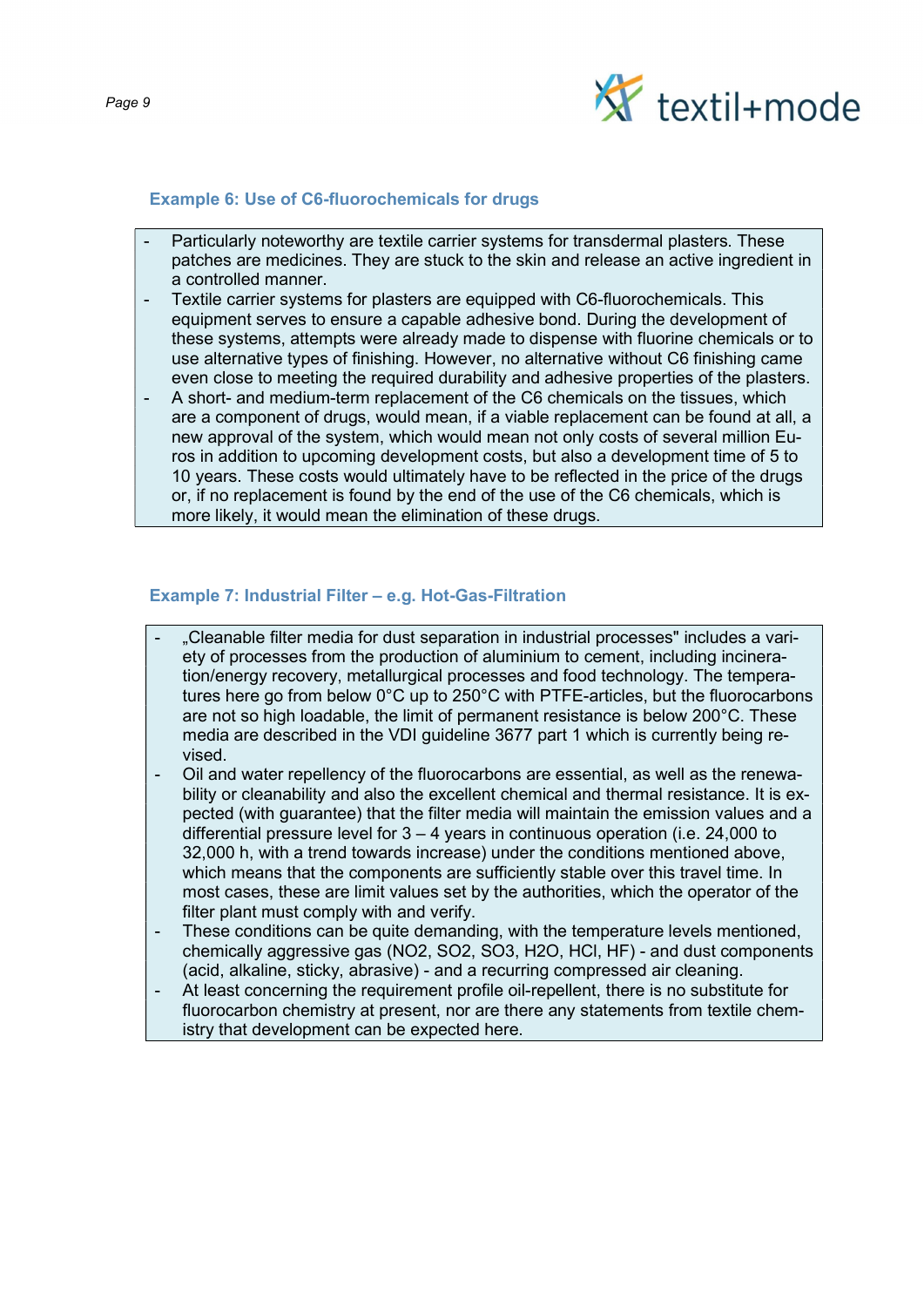

### Example 8: Textile Finishing

#### Response from a company:

- … - "As a textile finishing company, we would be severely affected by the planned outages of the fluorocarbon-6 chemical industry. We have already invested a six-digit EURO amount in the conversion from FC-8 chemicals to FC-6 chemicals between 2011 and 2013. To achieve the required targets and property profiles again with FC-6 chemistry compared to the starting point of FC-8 chemistry, high development costs were incurred and a lot of time was spent.
- In the meantime, solution attempts and textile finishes on the production side with FCfree chemicals have not been permanently accepted by our customers due to lower durability properties, especially on dark dyes, and the lack of oleophobia.
- If FC chemicals were to be permanently banned now, the following product groups, among others, would no longer be available to us in textile finishing: Fire brigade protective clothing, table linen, mouth-and-nose masks, pillowcases and pads for outdoor use, mattress pads, etc. This would mean a direct loss of sales of about 15 per cent for us.
- Ultimately, the FC ban would mean that the better and ready-made textiles with hydrophobic and oleophobic properties could only be procured directly in Asia.

### Summary:

If the restrictions were to enter into force according to the draft, the use of auxiliaries to give textiles their protective properties would no longer be legal in Germany (and EU). Still the need for those products continues to exist. The Corona crisis has shown that dependence of the production e.g. of PPE at foreign production facilities is critical. Furthermore, it has been demonstrated the past that the quality of these articles, which have to meet a large number of stringent standards, are subject to fluctuations, especially in the case of production in non EU countries.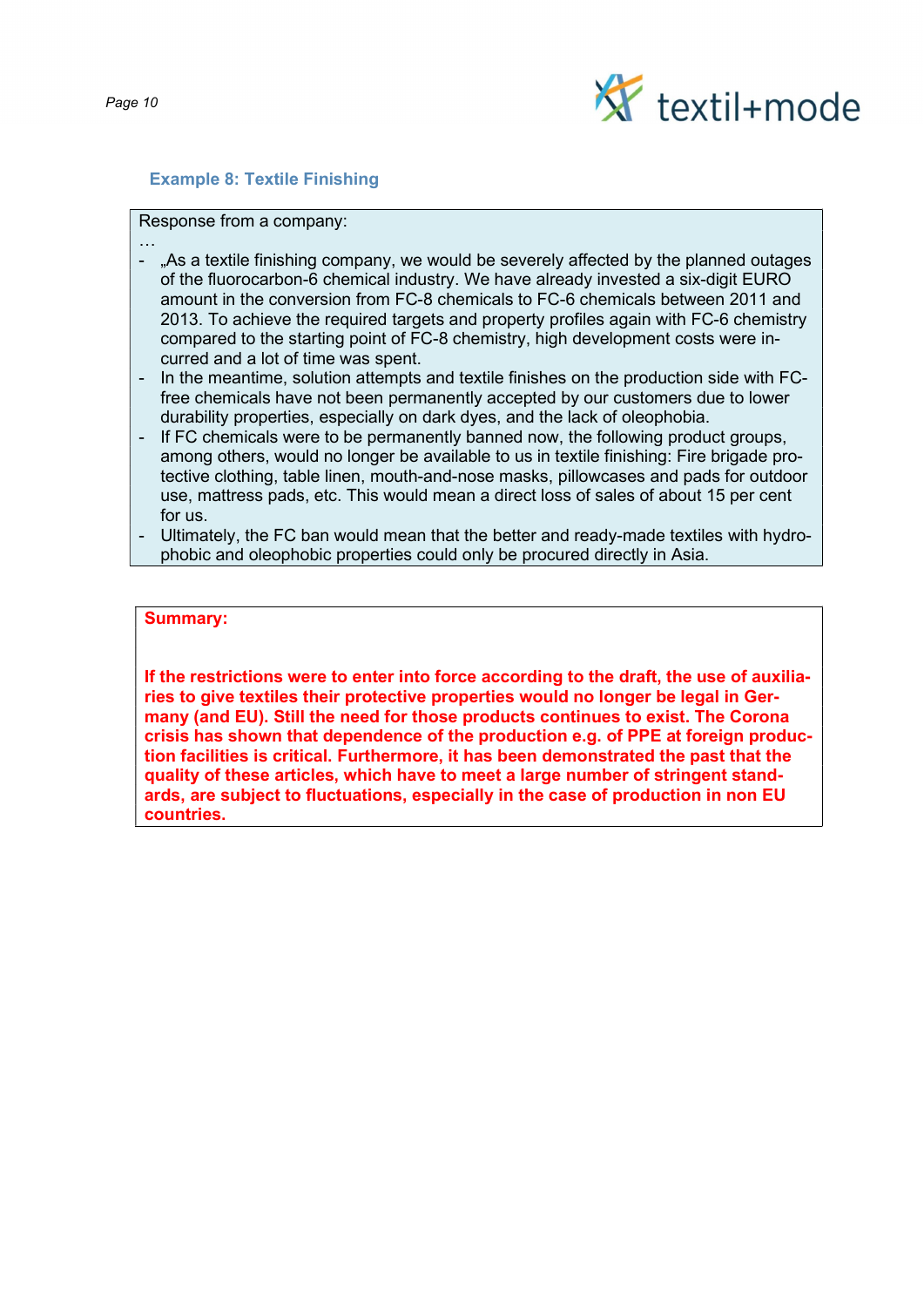

## III. Textile production in Europe is carried out under the highest environmental standards! Encourage Textile industry to achieve further progress in developing innovative environmental technologies - bans only encourage manufacturing in Asia and destroy an EU high-tech economy.

As the Federal Ministry for the Environment, Nature Conservation and Consumer Protection (BMU) states on its website (www.bmu.de) and analyses of the Federal Environmental Specimen Bank for some compounds show: The exposure of the population has decreased significantly in recent decades for PFOS (perfluorooctane sulphonic acid, C8) and PFOA (perfluorooctanoic acid, C8). The exposures were highest in 1986. Today, they are around 10% for PFOS and approximately 30 % for PFOA compared to the levels at that time. The textile industry played a significant role in reducing those levels.

This tendency is mainly the result of the success of considerable investments by companies in the EU (see further explanations). However, the information and trends in the dossier lead in a different direction and show an unacceptable level of burden, which we cannot understand. Fundamental questions of emission sources would also have to be discussed. The primary sources of emissions into the environment (e.g. through aerosols in teflon production, fire-fighting foams and/or fire training areas etc.) have already been under control in the Member states and are largely eliminated (or are under elimination processes) or are largely minimized or eliminated by continuous technological development and dynamic operator obligations to comply with state of the art in the EU. The future release into the environment is therefore primarily limited to "abrasion" in products or extreme fire events where fluorinated fire-fighting foams must still be used for safety reasons. These issues must also be carefully weighed against the environmentally friendly side of the coin (e.g. ultrafiltration through membranes in wastewater treatment technology).

To avoid emissions to air and water a variety of environmental protection requirements, which are carefully monitored by the authorities are obligatory for textile production in Germany. These include reuse of impregnation liquor, separate equipment-rinsing water disposal and others both for PFOA/RS and PFHxA/RS reducing emission from a few grams in 2010 to close to zero. Accordingly, the PFHxA-emission in initial textile finishing to wastewater, before wastewater treatment, are below 0,020 kg/a. Modern low-volume chassis is designed, among other things, to minimise the residual liquors in such a way that only the amount of liquors that are required for the desired effect is provided in the chassis. The filling volume is minimised by displacement bodies and short distances of the chassis walls to the fabric. Residual impregnation liquors and if necessary, the first rinsing water is not drained, but pumped into a container and reused or discarded as waste. This system has reduced emissions by over 95%.

In the 1990s, the wastewater treatment plants connected to textile sites have been subject to intensive surveillance by the authorities regarding fluorinated substances. Despite low thresholds of 300 ng/l, the wastewater treatment plants have no more been an issue regarding relevant emissions of fluorinated substances for several years. A proposal for best-available technology (BVT) in the context of the BREF process is enclosed (Annex II). Further information is given in the EURATEX statement.

Laundries that also carry out re-impregnation work in Germany are based on the highest standards and environmental requirements. Fluorocarbons are disposed of 100% by ultrafiltration or precipitation at the laundries. The reason is that the laundries use drawable fluorocarbons. By emulsification, the fluorocarbons are made "pseudo-cation active" so that they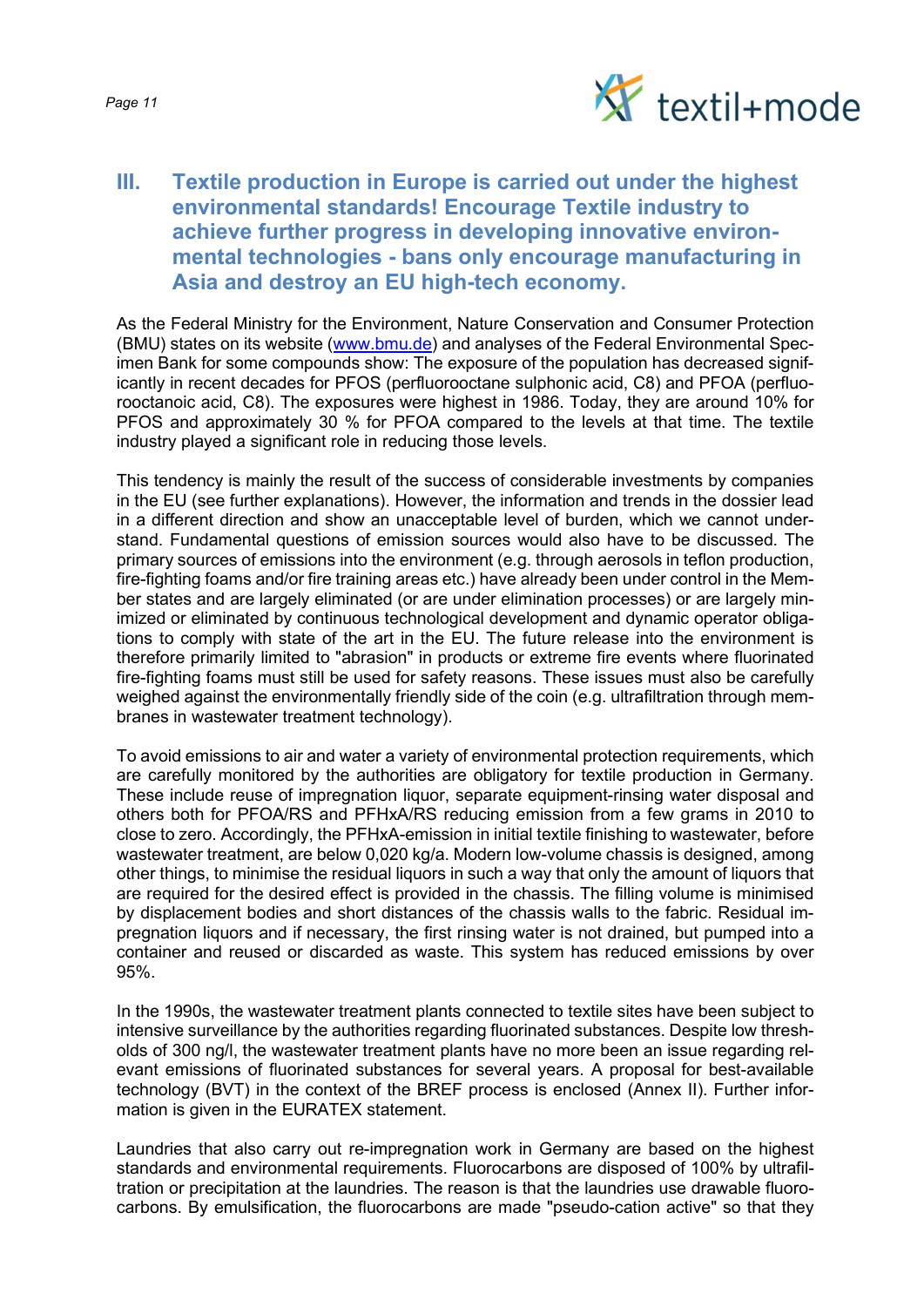

are drawable. This means that in the wastewater they accumulate on the dirt and suspended particles and can therefore be filtered or precipitated well.

## Disposal situation - consider differentiated use scenarios - and disposal routes!

It is like things that PPE must have a long service life, quantities and charges are known to the user (employer). The latter has an obligation for these long service lives (until e.g. the warranty period has expired, sometimes up to 10 years). Special equipment is usually maintained, washed and repaired by service providers to maintain the functionality of the textiles. In Germany, the environmentally friendly handling and disposal of washing water is a duty!

- In the PPE sector, systems for return, cleaning and disposal have already been established in Germany (hospitals, police, military).
- Particularly in the PPE sector, the service life of the products is characterised by ensuring lasting functionality. Physical or chemical/biological contamination of the products is application-related. If they are no longer functional, they must be removed from the material cycle due to contamination. In Germany, this is guaranteed by thermal recycling by the highest requirements. Widespread in Germany are incineration temperatures at above 1000 °C, this disposal method is environmentally friendly, ecological and safe.
- In case of textiles used in the private sector (tents, tarpaulins, clothing, furniture), there are presently no legal requirements in Germany for collection and separation. Still the situation will change due to to the revision of ther German regulation. The Gesamtverband Textil und Mode e.V. is presently working intensively for better traceability, sampling and disposal including recycling, preparation for reuse and waste prevention.
- For individual products such as sleeping bags, for example, there is a greater focus on reuse (e.g. passing on sleeping bags or other outdoor items for charitable use). Here a patchwork of disposal channels is noticeable. There is no uniform explanation of how end consumers can recycle/dispose of their (textile) articles. Sometimes retailers or manufacturers offer repair or take-back services. Here the textile industry and its members will contribute to ensuring the transparency and disposal safety of the products.

## Laundries and textile service companies meet the requirements for environmentally friendly handling:

- Roughly speaking, 30 million people in Germany wear workwear or protective clothing. Three jackets and three trousers each. 12-15% of these are personal protective equipment; 6% of these have FC finish. In other words, approx. 2% of the total volume has FC finish. The textile service serves 50% of these FC-finished goods.
- Laundries also carry out re-impregnation work in Germany based on the highest standards and environmental requirements. In Germany, there are two different options possible:
	- Either the user buys PPE with FC and has the garments washed and re-treated by a commercial laundry company on a contract basis. As a rule, the clothing is disposed of with the household waste or
	- The user rents PPE with FC and has it regularly reprocessed and repaired by a textile service provider. The textile service provider disposes of his PPE by thermal